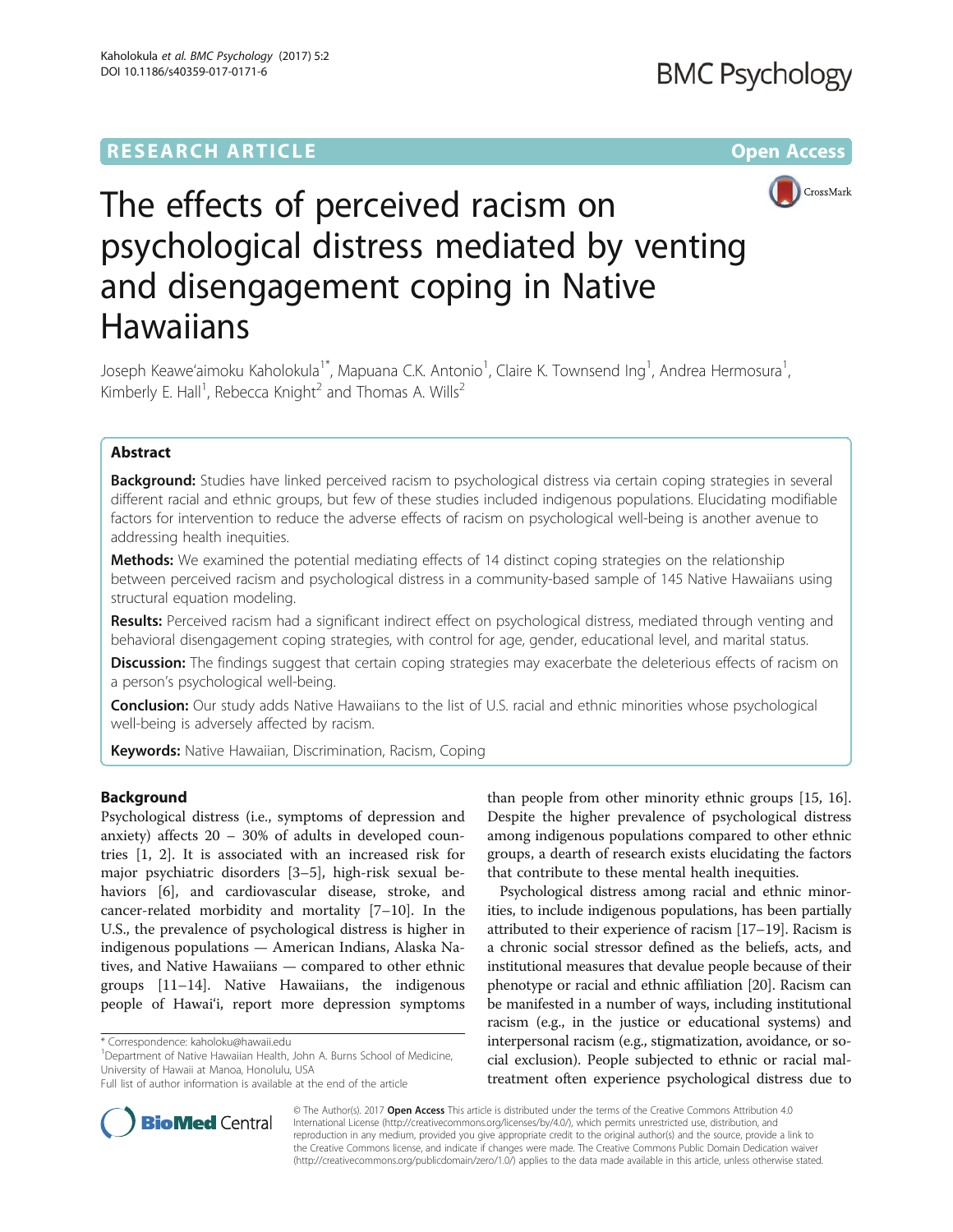the unjust, unprovoked, and uncontrollable nature of racism [20]. Although studies have linked racism to psychological distress, a majority of these studies have been conducted with African-Americans [21–25], Hispanics [26], and Asian Americans [27, 28]. Few studies exist among indigenous U.S. populations, despite their indigenous status and a long history of maltreatment (e.g., treaty violations and displacement), compulsory acculturation strategies (e.g., segregation and banning of native languages), and the devaluing of their cultural practices (e.g., banning indigenous cultural and healing practices) [29, 30].

Social stress theory postulates that social sources of stress, such as racism and other types of discrimination, can negatively impact a person's mental or physical health [31, 32]. Stressors are the external circumstances that challenge the ordinary capacity of an individual or obstruct the individual from obtaining desired ends [33]. Stress is the resulting internal state of arousal that occurs when their capacity to effectively deal with the stressor is taxed beyond one's available resources [31]. Most vulnerable are individuals from groups assigned to a lower social status, such as many racial and ethnic minority groups and people of lower socio-economic circumstances, who are more likely to be discriminated against and less likely to have the personal resources to effectively deal with such stressors [34]. Meyer et al. [35] examined the social stress hypothesis and found that a disadvantaged social status due to race/ethnicity was associated with higher levels of chronic strain and poorer coping resources. Like most racial and ethnic minorities, Native Hawaiians are at an increased risk of being exposed to racism and are overrepresented in lower socioeconomic conditions [30].

The coping strategy a person employs to deal with his or her experience of racism can either serve to buffer against or facilitate its adverse mental health effects [36, 37]. Coping responses to stressors can be divided into two general categories: active versus passive coping strategies [37–42]. A person may use active coping strategies to address his or her stressor by taking actions to modify the situation or seek support from others or his or her religious faith and, thereby, lessen its emotional impact. In contrast, a person may use passive coping strategies by abusing substances, becoming angry, or avoiding the problem. In this case, a passive coping strategy might lead to a racist event being relived (e.g., ruminating) as to prolong the negative emotional response it has on a person. Thus, there could be differential and mutually independent effects between active and passive coping strategies on psychological distress levels in response to racist events. It is for these reasons that coping strategies have been conceptualized as a mediator in the relationship between racism and psychological distress [37, 43], as described in Lazarus and Folkman's transactional stress model [44] and in Clark et al.'s biopsychosocial model of racism [20]. Several studies using structural equation modeling (SEM) have shown that passive coping strategies, mainly anger expression and avoidance, mediated the relationship between perceived racism and higher levels of psychological distress [45]. Other studies have found that an active coping strategy served to buffer against or lessen the adverse effects of perceive racism on psychological distress [45].

Because racism-related psychological distress is believed to lead to more severe chronic diseases (e.g., hypertension and heart disease) and mental health conditions (e.g., major depression) [25, 46–48], it is imperative to elucidate modifiable factors, such as coping strategies, for intervention. Previous research has already linked perceived racism with hypertension [49], obesity [50], and cortisol dysregulation in Native Hawaiians [51]. Only one study to date has examined the effects of general perceived discrimination (e.g., due to race, ancestry, national origins, skin color, or physical disability) on depressive symptoms in 104 Native Hawaiian adults [52]. They found a significant positive correlation between perceived discrimination and depression. However, no study to date has specifically examined the impact of perceived racism on mental health status, and the role of specific coping strategies, in Native Hawaiians.

Examining the effects of racism on psychological distress and its coping mediators in Native Hawaiians extends this field of inquiry into indigenous populations. In the U.S., a vast majority of empirical research to date in this field has focused on African-Americans, Hispanics, and Asian-Americans. There is a dearth of empirical research on indigenous populations, such as Native Hawaiians, American Indians, and Alaska Natives. Elucidating the mechanism by which racism impacts the mental health of indigenous populations could offer novel insights because they differ considerably in acculturation status, (e.g., native versus immigrant status), historical and political relations with government (e.g., land dispossession and treaty disputes), and notions of assimilation compared to other U.S. ethnic groups [13].

In response, we investigated the relationship between perceived racism and psychological distress in a communitybased sample of adult Native Hawaiians. Since previous studies with other ethnic groups demonstrated that specific coping strategies mediate this relationship, we examined the mediating effects of 14 distinct coping strategies (7 active and 7 passive strategies), as measured by the Brief COPE Inventory [53], using structural equation modeling (SEM). We hypothesized that, for Native Hawaiians who generally employ passive rather than active coping strategies, a significant association between perceived racism and psychological distress would be evident, controlling for certain socio-demographic characteristics. No specific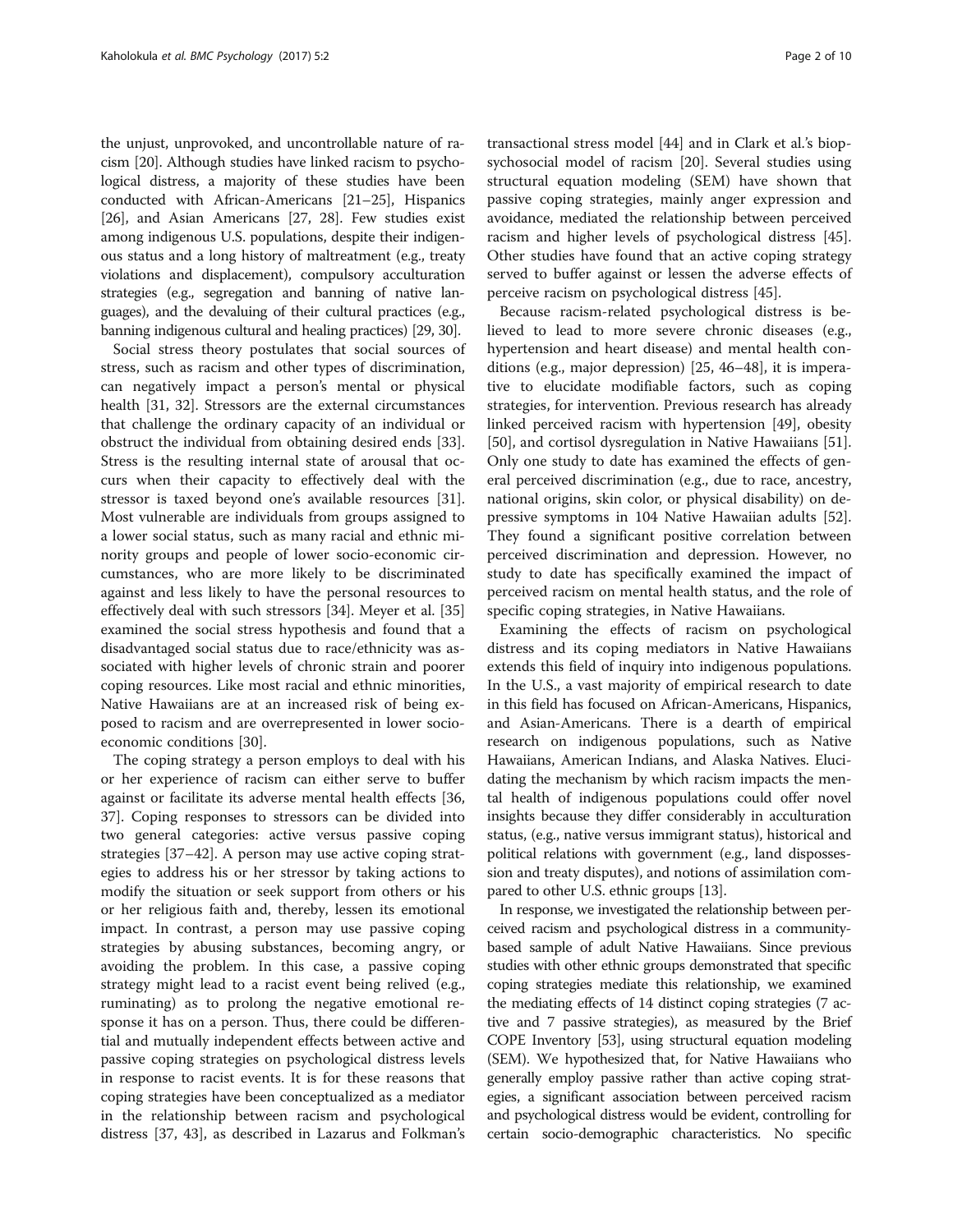hypothesis as to what passive coping strategies would serve as mediators was made. It is important to note that we chose to examine specific coping strategies over aggregating them into the two broad categories of active and passive strategies. The latter approach may fail to detect the effects of a specific coping strategy when aggregated with other less relevant coping strategies.

#### **Methods**

#### Study design and participants

We employed a cross-sectional correlational study design to measure perceptions of racism, degree of psychological distress, types of coping strategies commonly used, and socio-demographic characteristics from 145 adult (≥18 years of age) Native Hawaiians recruited from a rural community in Hawai'i. A Native Hawaiian was defined as any person who is a descendant of the original peoples of Hawai'i [54]. The majority of the 145 participants were female (71.2%), married (67.8%), and had at least a high school diploma or its equivalent (55.5%). Their mean age was 55.1 ( $SD = 14.0$ ). Table 1 summarizes the participants' characteristics.

#### Assessment instruments

#### Psychological distress

Psychological distress was measured by aggregating the total scores (after transformation to equivalent scales) from the 10-item Perceived Stress Scale (PSS) [55, 56] and the 10-item Center for Epidemiological Studies — Depression Scale [57] into a single composite measure. The PSS measures perceived stress on a global level over the previous month. Example items include "In the last month, how often have you felt that you were unable to control the important things in your life?" and "In the last month, how often have you felt nervous and 'stressed'?" with responses ranging from zero ('never') to four ('very often'). The construct validity of the PSS has been demonstrated in different populations with a Cronbach's alpha of .89 [58, 59]. The CES-D measures cognitive, affective, and behavioral symptoms of depression in which participants rank the frequency of symptoms experienced in the last week. Example items include "I was bothered by things that usually don't bother me" and "My sleep was restless" with responses ranging from zero ('rarely or none of the time') to three ('to most or all of the time). The use of the CES-D as a valid measure of depressive symptoms among different ethnic groups, including Native Hawaiians, has been supported in several previous studies [53, 60, 61]. The CES-D has been found to have a Cronbach's alpha of .72 in a previous study of Native Hawaiians [62]. The aggregation of the PSS and CES-D yielded a score range of  $0 - 100$ , with higher scores indicating more psychological distress.

#### Table 1 Participants' characteristics

| Characteristics                   | Mean (SD) or % |  |  |  |  |  |  |
|-----------------------------------|----------------|--|--|--|--|--|--|
| Psychological distress scores     | 30.8 (14.9)    |  |  |  |  |  |  |
| Perceived racism scores           | 19.3(7.7)      |  |  |  |  |  |  |
| Age (years)                       | 54.9 (13.8)    |  |  |  |  |  |  |
| Female (vs. male)                 | 71%            |  |  |  |  |  |  |
| Educational attainment            |                |  |  |  |  |  |  |
| No high school diploma            | 5.5%           |  |  |  |  |  |  |
| High school diploma or equivalent | 55.8%          |  |  |  |  |  |  |
| Some college/technical/vocational | 27.0%          |  |  |  |  |  |  |
| College graduate                  | 11.7%          |  |  |  |  |  |  |
| Marital Status                    |                |  |  |  |  |  |  |
| Never married                     | 10.3%          |  |  |  |  |  |  |
| Currently married                 | 67.3%          |  |  |  |  |  |  |
| Divorced/separated/widowed        | 21.4%          |  |  |  |  |  |  |
| Brief COPE subscale scores        |                |  |  |  |  |  |  |
| Active coping                     | 6.0(1.6)       |  |  |  |  |  |  |
| Emotional support                 | 5.2(2.0)       |  |  |  |  |  |  |
| Instrumental support              | 4.9(2.0)       |  |  |  |  |  |  |
| Religion                          | 6.2(2.2)       |  |  |  |  |  |  |
| Positive reframing                | 6.0(1.7)       |  |  |  |  |  |  |
| Planning                          | 6.0(1.7)       |  |  |  |  |  |  |
| Humor                             | 3.8(1.7)       |  |  |  |  |  |  |
| Acceptance                        | 6.5(1.5)       |  |  |  |  |  |  |
| Venting                           | 4.3(1.6)       |  |  |  |  |  |  |
| Self-distraction                  | 5.4(1.7)       |  |  |  |  |  |  |
| Denial                            | 3.6(2.4)       |  |  |  |  |  |  |
| Behavioral disengagement          | 3.2(1.6)       |  |  |  |  |  |  |
| Self-blame                        | 4.1(1.7)       |  |  |  |  |  |  |
| Substance use                     | 2.4(1.3)       |  |  |  |  |  |  |
|                                   |                |  |  |  |  |  |  |

SD = standard deviation. Due to missing data the sample size for the Brief COPE subscales range from 141 to 145

Psychological distress is characterized by symptoms of depression (e.g., sadness and hopelessness), anxiety (e.g., restlessness, nervousness), and other negative emotional responses (e.g., anger and frustration) [63]. The 10-item CES-D captures commonly experienced depression symptoms and the 10-item PSS captures symptoms common to anxiety and anger expression. Since racism is found to impact a person's mental health in different ways, most often indicated by either symptoms of depression, anxiety, and/or anger and frustration, we wanted to be sure to capture these different forms of psychological distress [64]. The aggregation of these two measures into a composite measure of psychological distress allows for a comprehensive assessment of this higher-order construct. To increase confidence in our composite measure of this higher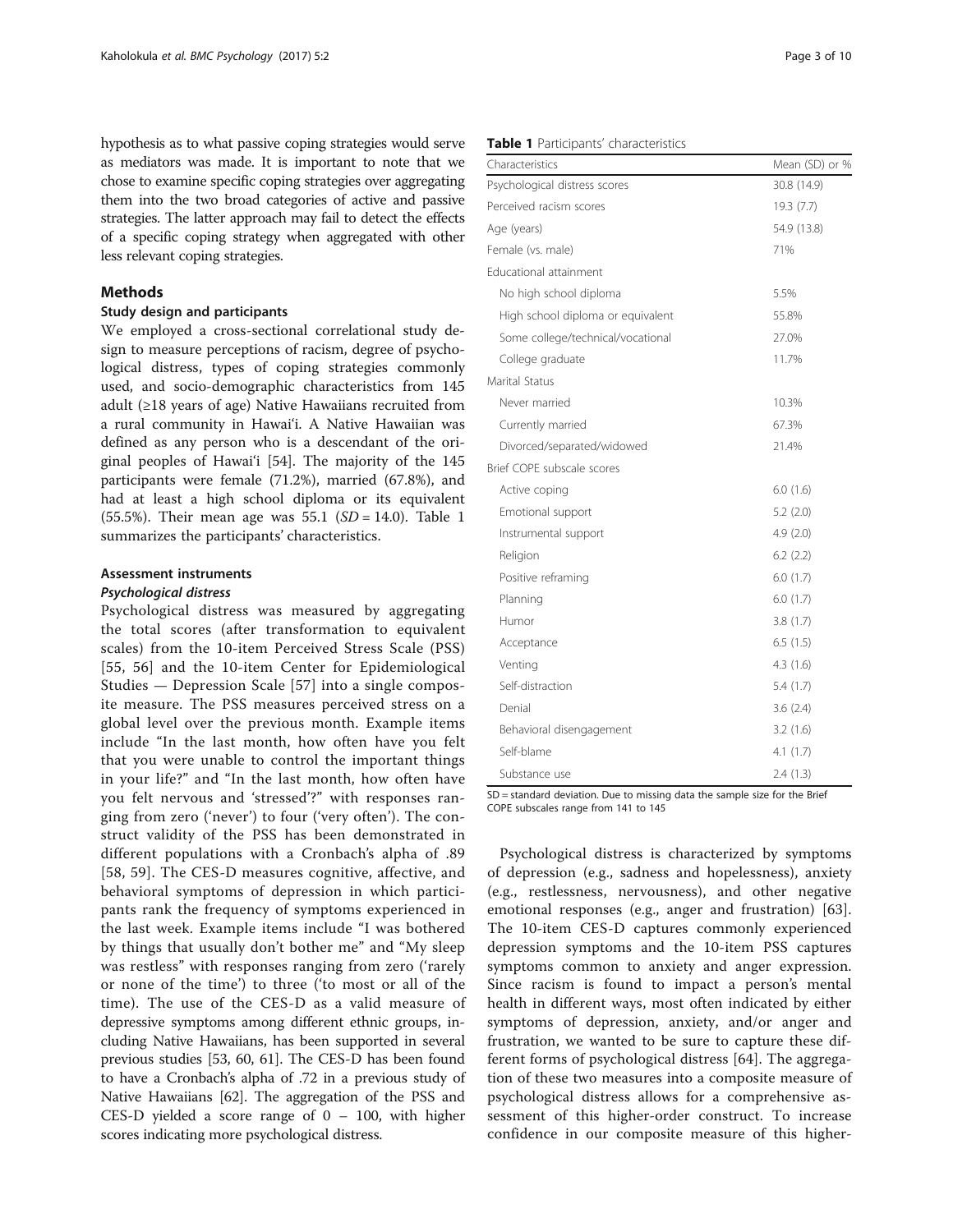order construct, we examined the Pearson's product moment correlation coefficient for the PSS and CES-D scores in our sample and found it to be .75 ( $p < .0001$ ), suggesting they are highly correlated constructs. We also calculated the Chronbach's alpha for this aggregate measure based on our sample and found it to be .86, indicating a very good level of internal consistency amongst the PSS and CES-D items.

#### Perceived racism

Perceived racism was measured by a 10-item shortened version of the original 32-item Oppression Questionnaire (OQ) [65]. The 10-item OQ was validated in a previous study of Native Hawaiians to measure perceived racism [51]. Participants were asked how people in power have treated or thought of them and other Native Hawaiians over the past year. The OQ measures two aspects of perceived oppression: 1) felt oppression, which considers a person's subjective experience of feeling oppressed (four items) and 2) *attributed* oppression, which is oppression a person attributes to an oppressive social group (six items). Example items of the felt oppressed subscale include "We are not considered to be as good as others" and "My group is often looked down upon." Example items of the attributed oppression subscale include "They keep us from living the way we want" and "Some people look down on me and my group." Response options ranged from 1 (not at all) to 4 (a great deal). The OQ total score ranges from 10 to 40, with higher scores indicating more perceived racism.

#### Coping strategies

The 28-item Brief COPE [53] was used to measure 14 distinct coping strategies. The Brief COPE was derived from the longer 60-item COPE inventory [40]. It queries a variety of different coping methods (e.g., praying or meditating, receiving emotional support from others, criticizing oneself, etc.) through 14 subscales of two items each. The subscales are 1) active coping, 2) planning, 3) emotional support, 4) instrumental support, 5) religion, 6) positive reframing, 7) acceptance, 8) venting, 9) humor, 10) self-distraction, 11) denial, 12) behavioral disengagement, 13) self-blame, and 14) substance use. Subscales 1 to 7 assess active coping strategies while subscales 8 to 14 assess passive coping strategies. Participants are asked to indicate to what extent they do each item when experiencing a stressful event. Responses are on a 4-point scale and range from 1 (I haven't been doing this at all) to 4 (I've been doing this a lot). The total scores for each subscale range from 2 to 8, with higher scores indicating a greater frequency of using the coping strategy. The Brief COPE has been used extensively in other populations, with

Chronbach's alpha for each subscale ranging from .50 to .90, with nine ≥ .65 [55].

#### Socio-demographic covariates

We obtained socio-demographic data, including sex, age, educational attainment (no high school diploma; high school diploma or its equivalent; some college, technical, or vocational training; or college graduate), marital status (never married; currently married; separated/divorced; or widowed), and self-reported ethnic identification.

#### Procedures

Our study was approved by the University of Hawai'i Institutional Review Board. For more details about the procedures used for this study see Kaholokula et al. [51]. Briefly, the participants for this study were recruited from the database of the Kohala Health Research Project, which was a five-year community-based epidemiological study of diabetes and cardiovascular risk factors [66]. The Kohala Health Research Project's database had contact information for 494 Native Hawaiian adults (270 females and 224 males). We generated a random list of Native Hawaiian participants for recruitment into our study. From this list, the first 145 participants that could be contacted and agreeable to participation were recruited. A community health nurse assisted with recruitment, which was done by phone and/or mail-out invitations sent to the home addresses on record. The inclusion criteria of the Kohala Health Research Project were as follow: 1) 18 years of age and older, 2) resident of the North Kohala community, and 3), if female, not pregnant. For those who agreed to participate in this follow-up study, informed consent was obtained from each participant and then clinical measures were obtained (e.g., weight and blood pressures) and a battery of questionnaires were administered that included the PSS, CES-D, OQ, and Brief COPE. A \$20.00 gift card was given to each participant for their participation.

#### Data reduction and statistical analysis

Descriptive statistics were generated using JMP statistical software (version 7.0) with an alpha level of .05. Pearson product-moment correlation coefficients were calculated for all variables. The categorical variables of sex  $(1 = male; 2 = female)$ , educational attainment  $(1 = no$  high school diploma or its equivalent;  $2 = high$ school diploma or its equivalent;  $3 =$ some college, technical, or vocational training; or  $4 =$  college graduate), and marital status (1 never married to  $3 = dis$ rupted marital status) were dummy coded for these analyses. To evaluate the internal consistency of the multi-item measures, Cronbach's alphas were calculated. For the Brief COPE subscales that had a significant bivariate correlation with both perceived racism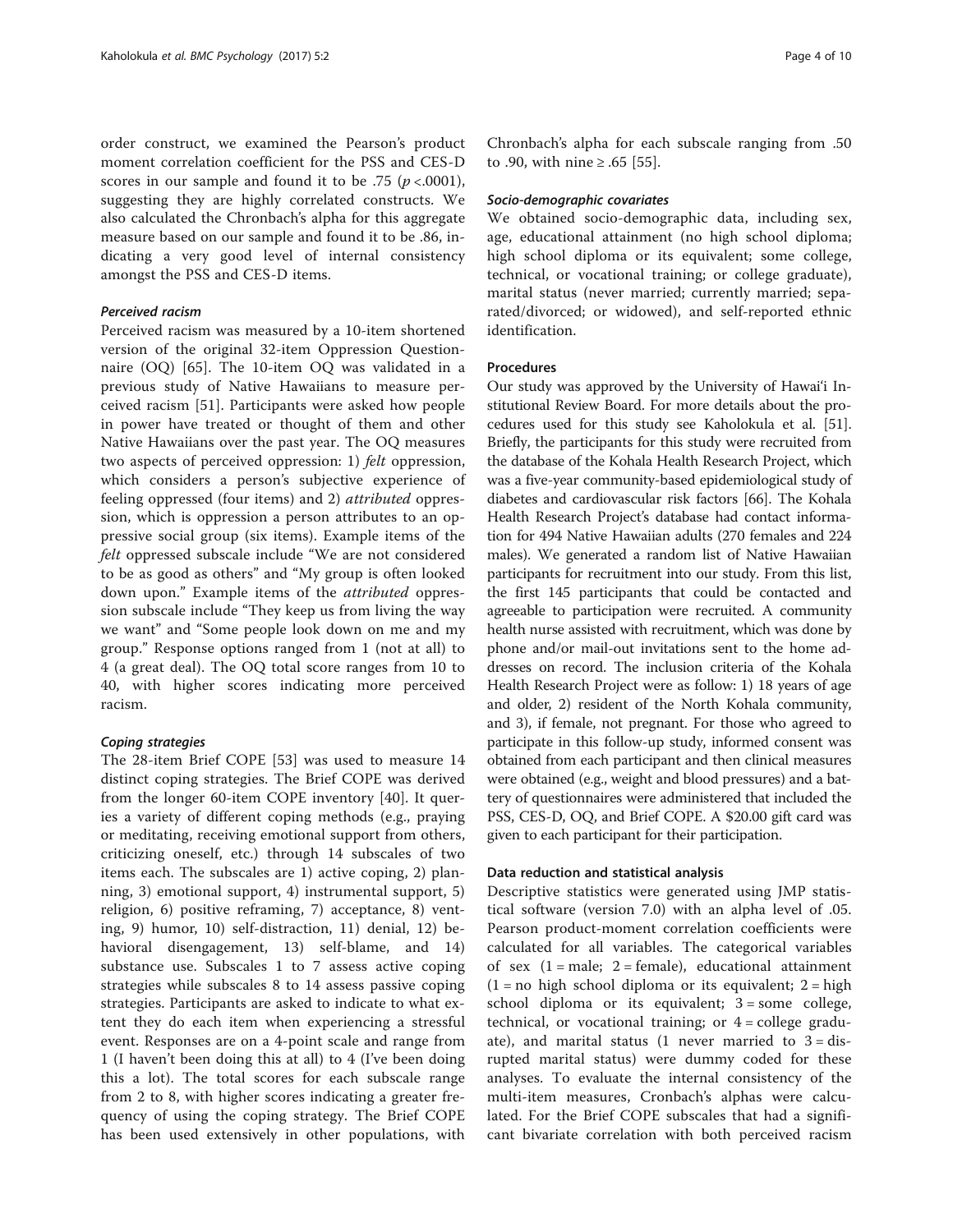and psychological distress, scores were entered into a structural equation modeling (SEM) analysis.

SEM was conducted in Mplus [67] to test a mediational model of pathways from perceived racism to psychological distress. The main predictor was perceived racism score, which was specified as exogenous (i.e., not predicted by any prior variable in the model). Potential confounders that could be correlated with perceived racism (respondents' age, sex, education, and marital status) were also specified as exogenous and their correlations with perceived racism score were all included in the model. Selected scales from the Brief COPE were specified as endogenous (i.e., could be predicted by prior variables in the model) with a residual covariance. The criterion variable was a score for psychological distress.

#### Results

#### Descriptive statistics

A summary of the descriptive statistics of study variables are shown in Table 1. The mean psychological distress score of 30.8  $(SD = 14.9)$  indicates a low to moderate level of distress while the mean perceived racism score of 19.3  $(SD = 7.7)$  indicates a moderate to high level of perceived racism in this sample, overall. The Brief COPE subscale scores varied from substance use as the lowest  $(M = 2.4$ ;  $SD = 1.3$ ) to acceptance as the highest ( $M = 6.5$ ;  $SD = 1.5$ ) coping strategy reported.

Table 2 Intercorrelation matrix of study variables

#### Intercorrelation between study variables

Table 2 presents the intercorrelation matrix for all study variables (with the exception of marital status). The perceived racism score had significant positive correlations with positive reframing  $(r=.23, p < .01)$ , venting  $(r=.21,$  $p \lt 0.05$ , and behavioral disengagement ( $r = .25$ ) scores. Psychological distress score had significant positive correlations with venting  $(r=.32, p < .001)$  and behavioral disengagement ( $r = .37$ ,  $p < .001$ ). Venting and behavioral disengagement scores were significantly correlated with both perceived racism and with psychological distress, thus indicating that they could be possible mediators. The zero-order correlation between the perceived racism score and psychological distress score was nonsignificant. Age was the only covariate with a significant correlation with psychological distress  $(r = -.21, p < 0.01)$ . Marital status had a significant association with perceived racism score ( $r = .20$ ,  $p < .02$ ). As discussed by MacKinnon et al. [68], there can be a mediation process even if the exogenous variable does not have a significant zero-order correlation with the criterion.

#### Test for indirect effects

A structural model was specified to test for possible indirect effects of racism on psychological distress through coping strategies. Since only venting and behavioral disengagement scores had significant zero-order correlations with the psychological distress score, they were the

| $\frac{1}{2}$<br>Variable    |           | $\overline{2}$      | 3            | 4      | 5                   | 6           | 7                | 8                | 9                | 10               | 11              | 12               | 13          | 14          | 15          | 16              | 17               | 18  | -19 |
|------------------------------|-----------|---------------------|--------------|--------|---------------------|-------------|------------------|------------------|------------------|------------------|-----------------|------------------|-------------|-------------|-------------|-----------------|------------------|-----|-----|
| 1. Perceived racism          |           |                     |              |        |                     |             |                  |                  |                  |                  |                 |                  |             |             |             |                 |                  |     |     |
| 2. Psychological distress    |           |                     |              |        |                     |             |                  |                  |                  |                  |                 |                  |             |             |             |                 |                  |     |     |
|                              | .13       |                     |              |        |                     |             |                  |                  |                  |                  |                 |                  |             |             |             |                 |                  |     |     |
| 3. Age                       | .09       | $-.24$ <sup>†</sup> |              |        |                     |             |                  |                  |                  |                  |                 |                  |             |             |             |                 |                  |     |     |
| 4. Sex                       | $-.13$    | .09                 | $-.04$       |        |                     |             |                  |                  |                  |                  |                 |                  |             |             |             |                 |                  |     |     |
| 5. Education                 | $-.02$    | $-.07$              | $-.13$       | $-.02$ |                     |             |                  |                  |                  |                  |                 |                  |             |             |             |                 |                  |     |     |
| 6. Active                    | .06       | $-.06$              | $-.06$       | .02    | .03                 |             |                  |                  |                  |                  |                 |                  |             |             |             |                 |                  |     |     |
| 7. Emotional support         | $-.01$    | .07                 | $-.04$       | .04    | .03                 | $.43^{\pm}$ |                  |                  |                  |                  |                 |                  |             |             |             |                 |                  |     |     |
| 8. Instrumental support      | $-.04$    | .16                 | $-.05$       | .04    | $-.02$              | $.42^{\pm}$ | $.76^{\pm}$      |                  |                  |                  |                 |                  |             |             |             |                 |                  |     |     |
| 9. Religion                  | .07       | $-.06$              | $.27^{+}$    | .15    | .07                 | $.39^{\pm}$ | $.41^{\pm}$      | $.44^{\pm}$      |                  |                  |                 |                  |             |             |             |                 |                  |     |     |
| 10. Positive reframing       | $.23^{+}$ | .08                 | .04          | .06    | .01                 | $.51^{\pm}$ | $.44^{\pm}$      | $.48^{\pm}$      | .46 <sup>±</sup> |                  |                 |                  |             |             |             |                 |                  |     |     |
| 11. Planning                 | .06       | $-.08$              | $-13$        | .10    | .01                 | $.65^{\pm}$ | .46 <sup>±</sup> | $.55^{\pm}$      | $.42^{\pm}$      | $.55^{\pm}$      |                 |                  |             |             |             |                 |                  |     |     |
| 12. Humor                    | .12       | .16                 | $-.32^{\pm}$ | $-.06$ | .10                 | .14         | $.29^{\pm}$      | $.34^{\pm}$      | .03              | $.18*$           | $.27^{\dagger}$ |                  |             |             |             |                 |                  |     |     |
| 13. Acceptance               | .15       | $-.09$              | $.17*$       | .08    | $-.02$              | $.43^{\pm}$ | $.32^{\pm}$      | $.34^{\pm}$      | $.42^{\pm}$      | $.45^{\pm}$      | $.55^{\pm}$     | .15              |             |             |             |                 |                  |     |     |
| 14. Venting                  | $.21*$    | $.32^{\pm}$         | $-.20*$      | $-.05$ | .02                 | $.20*$      | $.18*$           | $.34^{\pm}$      | .09              | $.28^{\pm}$      | $.29^{\pm}$     | $.48^{\pm}$      | .12         |             |             |                 |                  |     |     |
| 15. Self-distraction         | .12       | .16                 | .11          | .06    | $-.06$              | $.33^{\pm}$ | $.23^{+}$        | $.25^{+}$        | .40 <sup>±</sup> | .40 <sup>±</sup> | $.31^{\pm}$     | $.24^{+}$        | $.27^+$     | $.36^{\pm}$ |             |                 |                  |     |     |
| 16. Denial                   | .02       | $.27^{+}$           | .03          | .11    | $-.21*$             | .06         | $.20*$           | $.23^{+}$        | .07              | $-.02$           | .06             | .05              | .05         | $.27^+$     | $.18*$      |                 |                  |     |     |
| 17. Behavioral disengagement | $.25^{+}$ | $.37^{\pm}$         | .02          | $-03$  | $-.24$ <sup>†</sup> | $-.07$      | .04              | .04              | $-.02$           | .07              | .14             | $.18*$           | $.17*$      | $.34^{\pm}$ | $.26^+$     | $.22^{\dagger}$ |                  |     |     |
| 18. Self-blame               | .14       | $.33^{\pm}$         | $-.01$       | $-.02$ | .00                 | $.22^{+}$   | $.23^{+}$        | .31 <sup>†</sup> | $.23^{+}$        | .40 <sup>±</sup> | $.32^{\pm}$     | $.22^{+}$        | $.27^{\pm}$ | $.38^{\pm}$ | $.35^{\pm}$ | .11             | .30 <sup>±</sup> |     |     |
| 19. Substance use            | .06       | $.20*$              | $-.21$       | .06    | $-.03$              | .14         | .16              | .13              | $-.06$           | $.21*$           | $.21*$          | .30 <sup>±</sup> | .08         | $.42^{\pm}$ | $.17*$      | .11             | .26 <sup>†</sup> | .15 |     |

\* $p < .05, \, {}^{\dagger}p < .01, \, {}^{\pm}p < .001$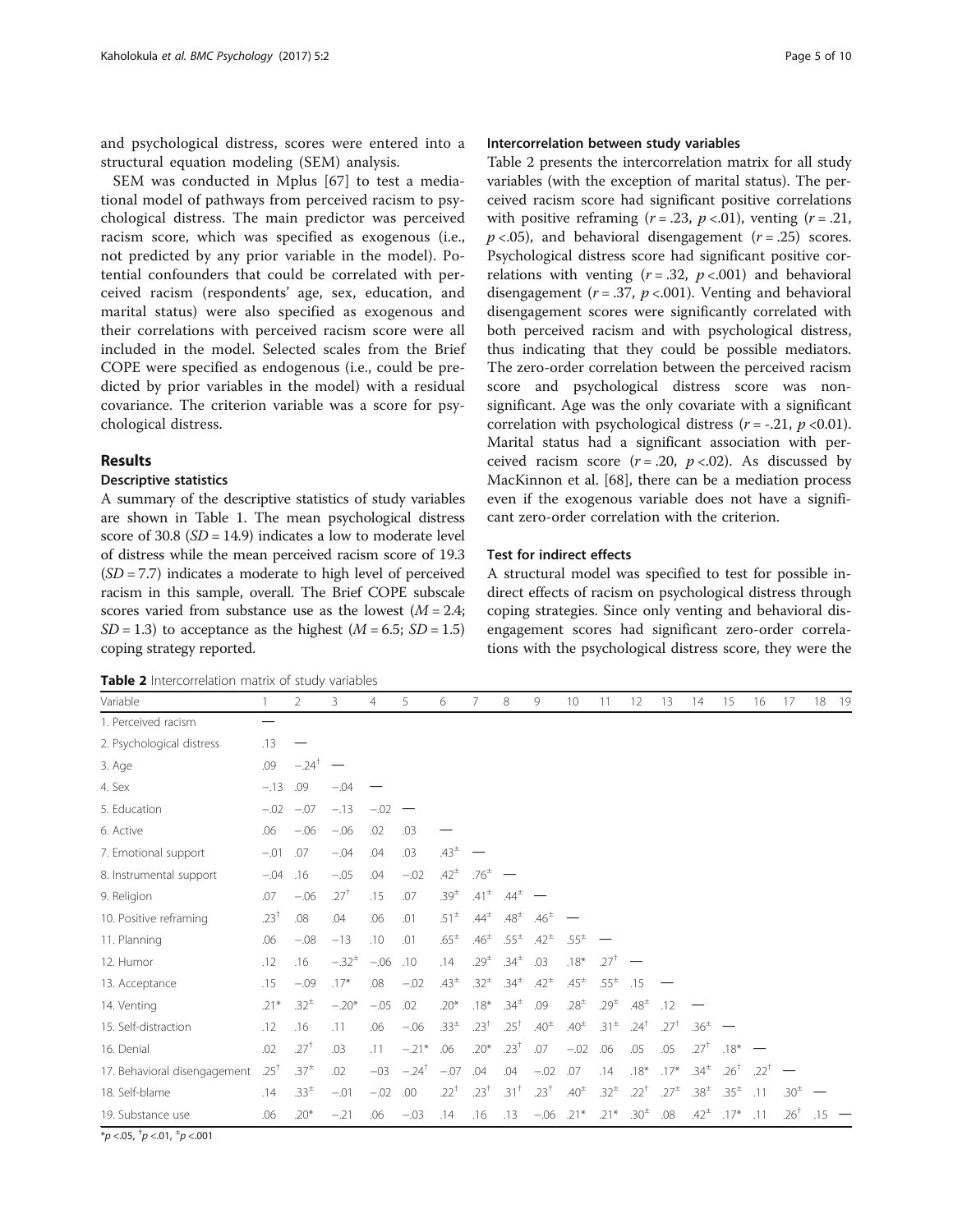only endogenous variables entered into the model to test for mediation effects. These variables were specified with a covariance of their residual terms, so any pathways to the criterion variable represent independent effects. All the socio-demographic covariates and their intercorrelations with perceived racism were included as exogenous variables in the model, to control for their effects. The initial model was specified with all paths from the exogenous variables to the mediators, two paths from the mediators to the criterion variable (i.e., psychological distress), and a direct effect from perceived racism to the criterion. The direct path from racism to distress was non-significant and was dropped from the model together with several non-significant paths for demographic variables. After the initial model was estimated, modification indices were examined for direct effects from the socio-demographic variables to the criterion variable and one direct effect was added. In the final model, only significant paths  $(p < .05)$  were retained. Figure 1 depicts the final model with standardized coefficients and standard errors for all significant paths. Goodness-of-fit tests indicated that this model fit the sample data well  $[x^2 (10, N = 145) = 4.55, p = .92;$ Tucker-Lewis Index = 1.14; Comparative Fix Index = 1.0; Root Mean Square Error of Approximation = .000 (90%  $CI = .000 - .032$ ]. The coping strategies had a significant residual correlation with each other  $(r = .32, SE = .08, p)$ <.000). Racism and demographic effects accounted for 9% of the variance in venting and 12% of the variance in behavioral disengagement. Together the variables in the model accounted for 21% of the variance in psychological distress.

Mediation effects were found in the relation between perceived racism and psychological distress, through relations of racism to venting and behavioral disengagement coping strategies. Perceived racism had paths with positive sign to venting ( $\beta = .23$ ,  $SE = .08$ ,  $p < .004$ ) and behavioral disengagement (β = .25, *SE* = .08, *p* <.001). In turn, venting (β = .17,  $SE = .08$ ,  $p < .03$ ) and behavioral disengagement ( $\beta$  = .31, *SE* = .08, *p* <.000) had paths with positive sign to psychological distress. The overall indirect effect for racism was significant, Critical Ratio = 3.08, p <.01. In addition to effects observed for the racism variable, education had an inverse path to behavioral

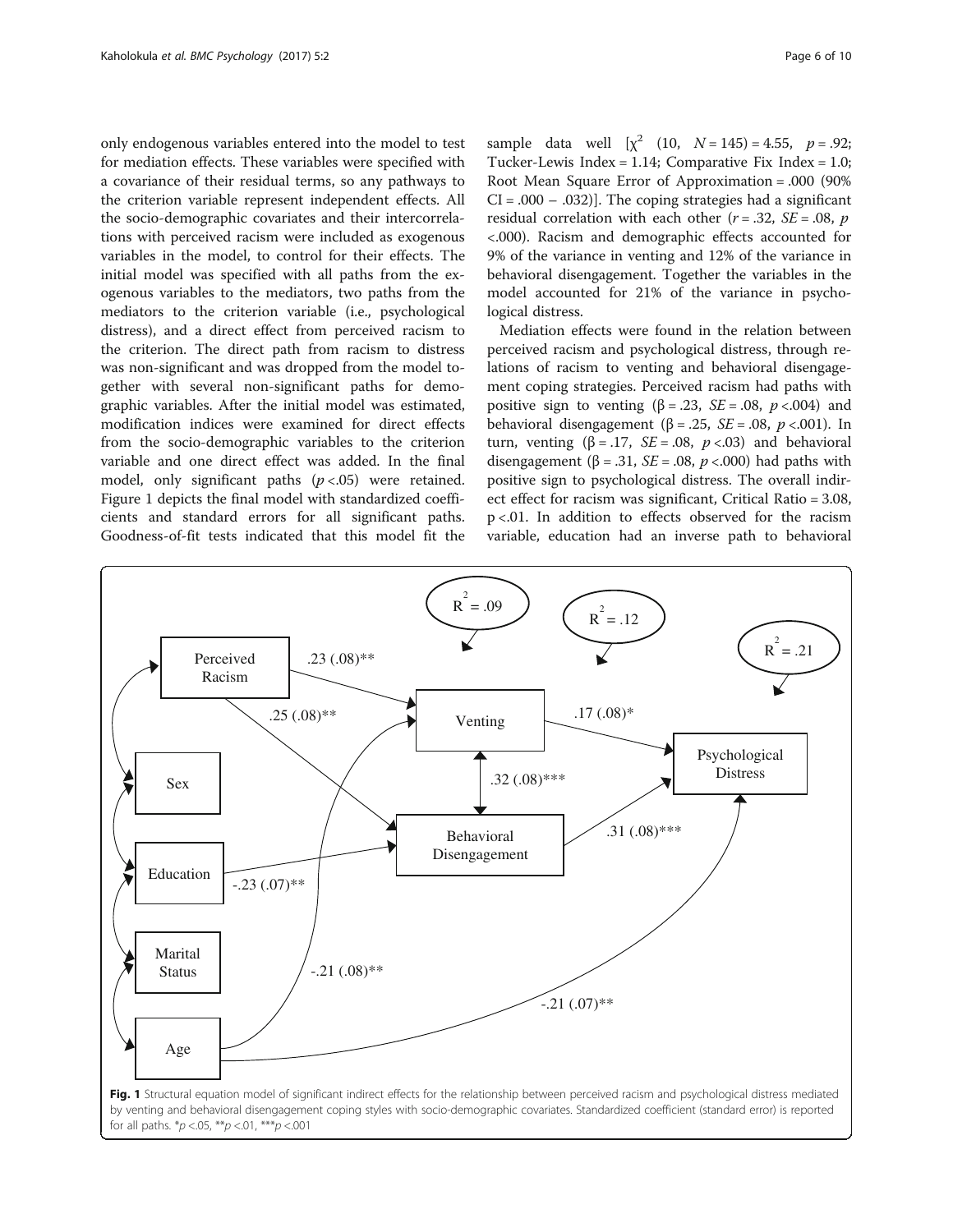disengagement ( $\beta$  = -.23, *SE* = .07, *p* <.002) and age had inverse paths to venting (β = -.21, *SE* = .08, *p* <.006) and to psychological distress ( $\beta$  = -.21, *SE* = .07, *p* <.004).

#### **Discussion**

Our study was the first to examine general coping strategies as mediators in the relationship between perceived racism and psychological distress in a sample of adult Native Hawaiians. The strengths of this study were the use of a non-clinical, community-based sample and the examination of various empirically validated coping strategies. The findings from this study make a contribution to indigenous health by examining the mechanism by which racism, as a chronic social stressor, affects the mental health of an understudied indigenous population. Since chronic psychological distress due to the experience of racism is hypothesized to lead to negative physical health outcomes (e.g., hypertension and heart disease) [69], the amelioration of racism-induced psychological distress in this population can be a viable avenue to reducing the health inequities experienced by other ethnic and racial minorities in the U.S.

Overall, we found that the relationship between perceived racism and psychological distress in our sample of Native Hawaiians occurred largely through indirect effects. Of the 14 coping strategies measured by the Brief COPE [53], we found only venting and behavioral disengagement to mediate the relationship between perceived racism and psychological distress. Higher levels of perceived racism were related to greater use of venting and behavioral disengagement as coping strategies. In turn, higher levels of these two coping strategies were related to higher levels of psychological distress. These associations held across differences in socio-demographic factors, such as age and education level. Thus, our findings support our general hypothesis in which venting and behavioral disengagement, as general passive coping strategies, mediate the relationship between perceived racism and adverse psychological outcomes in Native Hawaiians.

Venting is a form of anger expression and behavioral disengagement is an indicator of learned helplessness (i.e., giving up or withdrawing one's effort to deal with a stressor) [70, 71]. For Native Hawaiians, the experience of racism is likely to lead to psychological distress for those who have a tendency for anger expression and who "give up" on dealing with the stressors they encounter. Because these coping strategies are considered "passive" coping strategies that do not lead to effective stress management, they are likely to exacerbate and/or carry forward the adverse effects of racism on a person's psychological wellbeing [71, 72].

Understandably, anger expression is a prevalent coping strategy in dealing with the experience of racism for many racial and ethnic minorities in the U.S. [64]. Anger expression has been found to mediate the relationship between perceived racism and psychological distress in African-Americans [73, 74] and between perceived racism and general health in aboriginal youth of Australia [75]. Brown and colleagues [76] also used the Brief COPE to examine what 14 coping strategies African Americans used in response to racism-specific stressors (situational) versus dispositional coping and also found that venting was commonly used in response to racism. The other racismspecific coping strategy Brown found was religion, which was not the case in our study.

Disengagement as a coping style is less studied than anger coping for dealing with racism. However, Villegas-Gold and Yoo [77] found disengagement coping strategies (i.e., self-criticism, wishful thinking, and social withdrawal) to mediate the relationship between perceived discrimination and subjective well-being in Mexican American college students. Behavioral disengagement, as measured in this study, has more in common with the concept of learned helplessness in which there is a perceived absence of control over a stressor and in effectively dealing with it [78]. Racism has been hypothesized to be a root cause of learned helplessness [79], and a sense of powerlessness in response to racism has been described in African-American women [80, 81].

The findings of our study expand on social stress theory and its emphasis on coping resources by highlighting the mediating role of certain passive coping strategies in the relationship between racism as a social stressor and psychological well-being. Specifically, the notion that "passive" coping strategies, such a sense of helplessness in dealing with the stressor or emotional venting, appears to be the mechanism by which racism may adversely impact an indigenous person's psychological well-being. It stands to reason that these types of coping strategies only serve to maintain or "relive" the emotional distress (anger or helplessness) elicited by racist acts and offers very little in way of effectively dealing with them. Thus, our finding of a significant indirect path by way of anger expression and disengagement coping, and no direct path from perceived racism to psychological distress, suggest that, for Native Hawaiians, these two types of passive coping strategies are the causal link between racism and psychological distress. This finding also emphasizes the consideration of mediator variables when examining the relationships between perceived racism and health status in Native Hawaiian and other indigenous populations, especially when it appears as though no significant direct relationship exists.

We did not find any mediating role for active coping strategies in our study. As noted, other studies have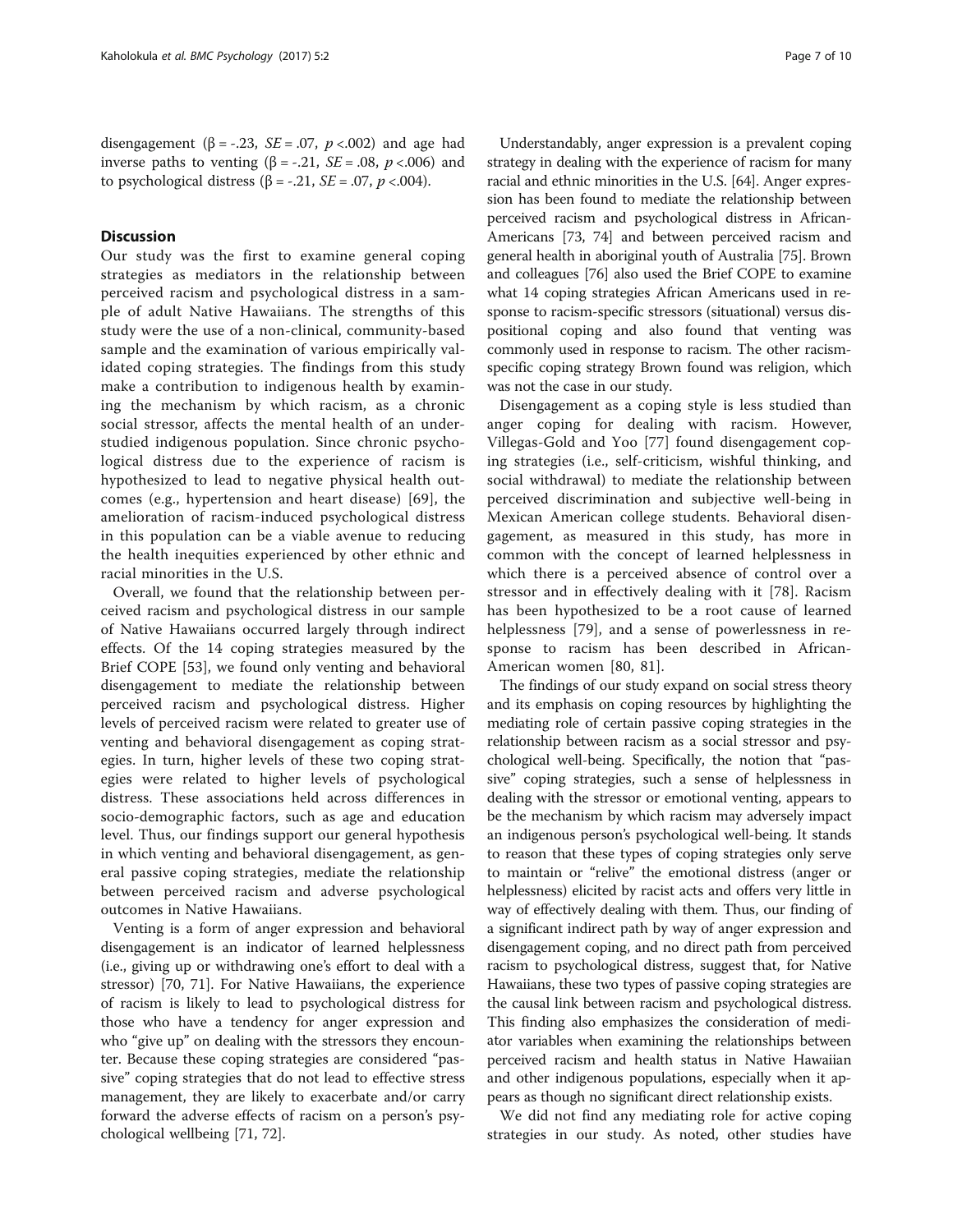found that these types of strategies may serve to buffer against or lessen the adverse effects of perceived racism on psychological distress [45]. Again, it could be that the relationship between perceived racism and psychological distress only exists with certain types of passive coping strategies for reasons already mentioned. Another explanation is that our study lacked the statistical power necessary to detect the smaller mediating effects of the active coping strategies measured. Although our findings add to the extant scientific literature in way of identifying specific adverse coping strategies to racist experiences in Native Hawaiians, it does underscore the complex role coping plays and that active and passive coping strategies may not necessarily have opposing effects on psychological distress [37].

In further understanding our finding of no direct relationship between perceived racism and psychological distress in our sample of Native Hawaiians, it could be that the exposure of racism in and of itself may not necessarily lead to psychological distress, but that the distress is activated by harmful coping strategies. It could also be that our sample size was too small to detect a direct effect. However, Antonio and colleagues' [52] study of Native Hawaiians found a direct effect between general perceived discrimination and depression in a smaller sample of Native Hawaiians. Our study asked only about racial discrimination while the aforementioned study casted a wider net in regards to the types of discrimination measured. It could be that there is a compounding effect of racism and other forms of discrimination on directly influencing a person's psychological wellbeing and thus linking them directly.

As Alvarez and colleagues [37] indicated, perceived racism is by nature idiosyncratic and multifaceted and, thus, its experience, coping, and impact on psychological wellbeing can differ as a function of the form of racism (e.g., institutional versus interpersonal), the context in which it occurs (e.g., work setting versus public places), and/or its chronicity to name a few. Future research in this area will need to consider such factors to further elucidate the different permutations by which racism impacts psychological wellbeing. In the case of Native Hawaiians and other indigenous populations, our study has provided the foundational support needed to guide future studies in this area.

Several limitations of this study need to be acknowledged. Our sample was mostly female and older adults. It is possible that the results might be different with a more balanced sample in way of gender and age. A study among Filipino Americans did find gender differences in coping mediators in which men tended to use active and support-seeking strategies, while women used avoidance coping [45]. The instructions for the Brief COPE asked the participants to respond, in general, how they deal with stressful events rather than asking specifically about racist events. It is possible that the coping strategies employed for racist events differ from those employed for other types of stressors. Our study may have also lacked statistical power to capture other coping strategies with smaller effect sizes that could have served as mediators. However, it is apparent that we had enough statistical power to capture the mediating effects of venting and behavioral disengagement. Replication with larger samples and other populations would be desirable to test for the generality of the indirect effects observed here.

#### Conclusion

There is a need for more research with indigenous populations that investigates the pathways by which racism affects their physical and mental health. Our study adds Native Hawaiians to the list of U.S. racial and ethnic minorities (e.g., African Americans, Hispanics, and Filipinos) who experience a high level of racism and whose health status is adversely affected by it. It also adds to the mounting scientific literature showing the negative health outcomes associated with racism and its contribution to health inequities in the U.S. Ideally, the elimination of racism from society is the desirable outcome. Until this can be achieved, our study points to the need for intervention strategies that focus on developing more active coping strategies in persons' experiencing a high degree of racism as to lessen its deleterious effects on their psychological well-being.

#### Acknowledgement

We thank Lisa Ricketts and Eunice Kawamoto for their work on this study as community recruiters and assessors.

#### Funding

This study was supported by a grant (P20MD000173) from the National Institute on Minority Health and Health Disparities (NIMHD) of the National Institutes of Health (NIH). The JMP statistical software used in this study was made possible by a grant from the National Center for Research Resources (NCRR) of NIH (Grant P20RR016467). The content in this paper is solely the responsibility of the authors and does not necessarily represent the official views of the NIMHD, the NCRR, or the NIH.

#### Availability of data and materials

The datasets analyzed during the current study available from the corresponding author on reasonable request.

#### Authors' contributions

JKK provided substantial contributions to the conception, design, and interpretation of data and in drafting of the manuscript and revising it critically for important intellectual content. MCKA, CKTI, AH, and KEH contributed to the interpretation of data and were involved in drafting portions of the manuscript. AH also provided substantial contributions to acquisition of data. RK and TAW provided substantial contribution to data analysis and interpretation and were involved in drafting portions of the manuscript. All authors read and approved the final manuscript.

#### Competing interests

The authors declare that they have no competing interests.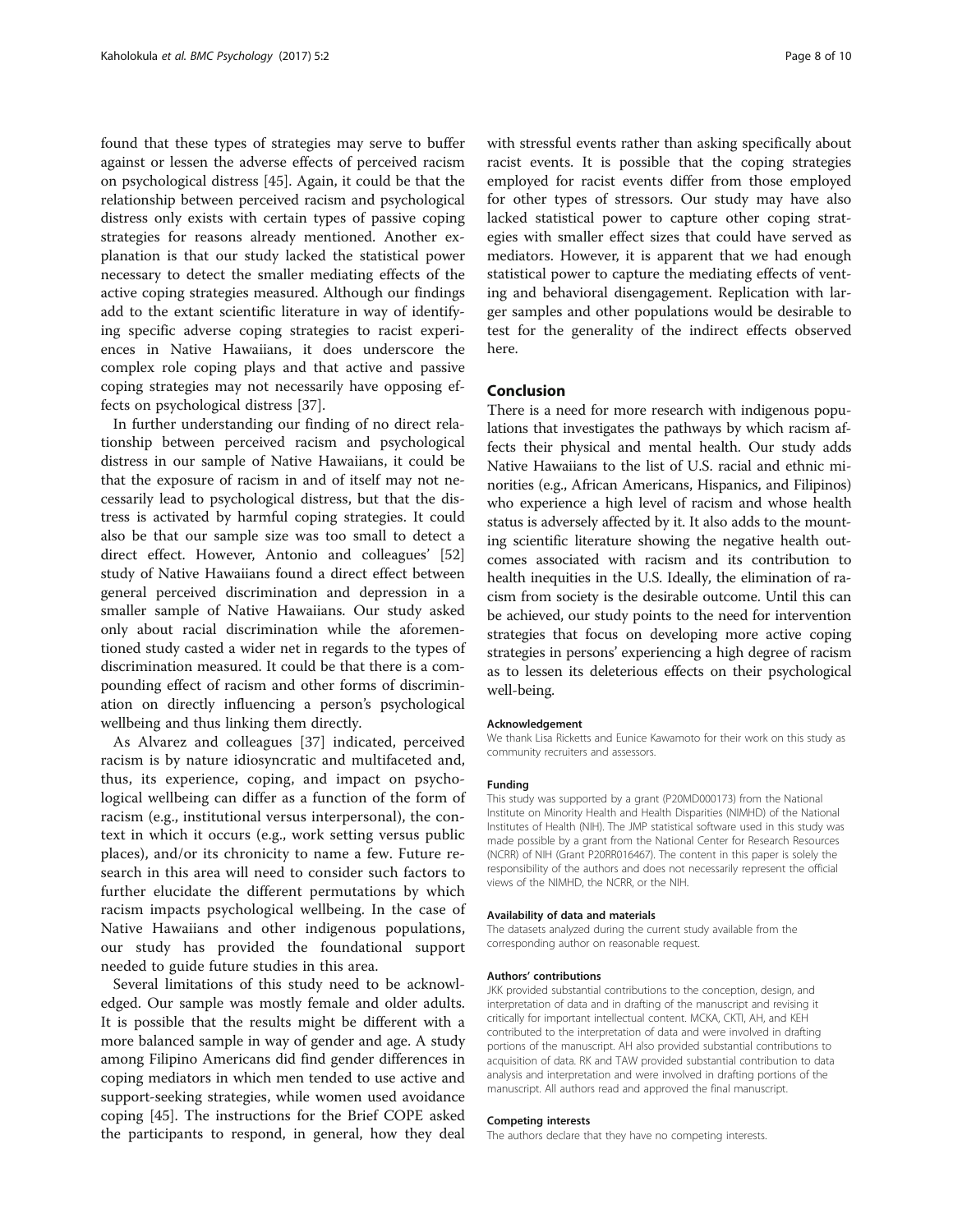#### Consent for publication

Not applicable.

#### Ethics approval and consent to participate

This study and consenting process was approved by the University of Hawai'i's Institutional Review Board (IRB). Informed consent was obtained from each participant prior to any data collection using the IRB approved consent form that detailed the purpose of the study, procedures and expected length of involvement, risks and benefits involved in participating, costs and compensation for participation, confidentiality statement, and consent summary. A trained and human subjects certified community-based research staff member reviewed the consent form with each participant to ensure that they understood the aforementioned details of the consent form and obtained consent by way of signature. A copy of the consent form was given to each participant for his or her record. A gift certificate equivalent to \$20.00 (US) was given to each participant for taking part in the study.

#### Author details

<sup>1</sup>Department of Native Hawaiian Health, John A. Burns School of Medicine, University of Hawaii at Manoa, Honolulu, USA. <sup>2</sup>University of Hawaii Cancer Center, Honolulu, USA.

#### Received: 6 August 2016 Accepted: 2 January 2017 Published online: 12 January 2017

#### References

- Bultmann U, Kant I, Kasl S, Beurskens A, Van den Brandt P. Fatigue and psychological distress in the working population psychometrics, prevalence, and correlates. J Psychosom Res. 2002;52:445–52.
- Kilkkinen A, Kao-Philpot A, O'neil A, Philpot B, Reddy P, Bunker S, et al. Prevalence of psychological distress, anxiety and depression in rural communities in Australia. Aust J Rural Health. 2007;15:114–9.
- 3. Baum A, Posluszny D. Health psychology: mapping biobehavioral contributions to health and illness. Annu Rev Psychol. 1999;50:137–63.
- 4. Cohen S, Janicki-Deverts D, Miller G. Psychological stress and disease. JAMA. 2007;298:1685–7.
- 5. McEwen B. (2007). Physiology and neurobiology of stress and adaptation: central role of the brain. Physiol Rev. 2007;87:873–904.
- 6. Diclemente R, Wingood G, Crosby R, Sionean C, Brown L, Rothbaum B, et al. A prospective study of psychological distress and sexual risk behavior among black adolescent females. Pediatrics. 2001;108:E85.
- 7. Carney RM, Freedland KE. Psychological distress as a risk factor for strokerelated mortality [editorial]. Stroke. 2002;33:5–6.
- 8. Lewis T, Everson-Rose S, Powell LH, Matthews KA, Brown C, Karavolos K, et al. Chronic exposure to everyday discrimination and coronary artery calcification in African-American women: the SWAN heart study. Psychosom Med. 2006;68:362–8.
- 9. Russ T, Stamatakis E, Hamer M, Starr J, Kivimaki M, Batty G. Association between psychological distress and mortality: individual participant pooled analysis of 10 prospective cohort studies. BMJ. 2012;345(7871):E4933.
- 10. Salomon K, Jagusztyn N. Resting cardiovascular levels and reactivity to interpersonal incivility among black, Latina/o, and white individuals: the moderating role of ethnic discrimination. Health Psychol. 2008;27:473–81.
- 11. Nutrition, Physical Activity and Obesity Data, Trends and Maps web site. U.S. Department of Health and Human Services, Centers for Disease Control and Prevention (CDC), National Center for Chronic Disease Prevention and Health Promotion, Division of Nutrition, Physical Activity and Obesity, Atlanta, GA, 2015. Available at http://www.cdc.gov/nccdphp/DNPAO/index. html.
- 12. Harris K, Edlund M, Larson S. Racial and ethnic differences in the mental health problems and use of mental health care. Med Care. 2005;43:775–84.
- 13. Kaholokula JK, Nacapoy AH, Dang K. Social justice as a public health imperative for kanaka maoli. Alternative. 2009;5:117–37.
- 14. Kim G, Bryant A, Parmelee P. Racial/ethnic differences in serious psychological distress among older adults in California. Int J Geriatr Psychiatry. 2012;27:1070–7.
- 15. State of Hawaii, Department of Health. Hawaii Behavioral Risk Factor Surveillance System. 2013. http://health.hawaii.gov/brfss/.
- 16. State of Hawaii, Department of Health. Hawaii Behavioral Risk Factor Surveillance System. 2007. http://health.hawaii.gov/brfss/.
- 17. Castor ML, Smyser MS, Taualii MM, Park AN, Lawson SA, Forquera RA. A nationwide population-based study identifying health disparities between American Indians/Alaska natives and the general populations living in select urban counties. Am J Public Health. 2006;96:1478–84.
- 18. Stephens C, Porter J, Nettleton C, Willis R. Disappearing, displaced, and undervalued: a call to action for indigenous health worldwide. Lancet. 2006; 367:2019–28.
- 19. Williams DR, Mohammed SA. Discrimination and racial disparities in health: evidence and needed research. J Behav Med. 2009;32:20–47.
- 20. Clark R, Anderson NB, Clark VR, Williams DR. Racism as a stressor for African Americans. Am Psychol. 1999;54:805–16.
- 21. Pieterse AL, Todd NR, Neville HA, Carter RT. Perceived racism and mental health among black American adults: a meta-analytic review. J Couns Psychol. 2012;59:1–9.
- 22. Smith V, Stewart T, Myers A, Latu I. Implicit coping responses to racism predict African Americans' level of psychological distress. Basic Appl Soc Psych. 2008;30:264–77.
- 23. Thomas AJ, Witherspoon KM, Speight SL. Gendered racism, psychological distress, and coping styles of African American women. Cultur Divers Ethnic Minor Psychol. 2008;14:307–14.
- 24. Williams DR, Yu Y, Jackson J. Racial difference in physical and mental health: social-economic status, stress and discrimination. J Health Psychol. 1997;2:335–51.
- 25. Williams DR. Race, socioeconomic status, and health the added effects of racism and discrimination. Ann N Y Acad Sci. 1999;896:173–88.
- 26. Todorova IL, Falcón LM, Lincoln AK, Price LL. Perceived discrimination, psychological distress and health. Sociol Health Illn. 2010;32:843–61.
- 27. Alvarez A. Racial identity and Asian Americans: support and challenges. New Dir Stud Serv. 2002;97:33–44.
- 28. Gee GC, Spencer MS, Chen J, Takeuchi D. A nationwide study of discrimination and chronic health conditions among Asian Americans. Am J Public Health. 2007;97:1275–82.
- 29. Kaholokula JK. Colonialism, acculturation and depression among kanaka maoli of Hawai'i. In: Culbertson P, Agee MN, Makasiale C, editors. Penina uliuli: confronting challenges in mental health for pacific peoples. Honolulu: University of Hawai'i Press; 2007.
- 30. Kaholokula JK, Nacapoy AH, Dang KL. Social justice as a public health imperative for Kānaka Maoli. Alternative: Int J Indigenous Peoples. 2009;5:117–37.
- 31. Aneshensel CS. Social stress: theory and research. Annu Rev Sociol. 1992;18:15–38.
- 32. Pearlin L. The sociological study of stress. J Health Soc Behav. 1989;30:241–56.
- 33. Pearlin L. Role strains and personal stress. In: Kaplan HB, editor. Psychosocial stress: trends in theory and research. New York: Academic Press, Inc; 1983. p. 3–32.
- Bolger N, Zuckerman A. A framework for studying personality in the stress process. J Pers Soc Psychol. 1995;69:890–902.
- 35. Meyer I, Schwartz S, Frost D. Social patterning of stress and coping: Does disadvantaged social statuses confer more stress and fewer coping resources? Soc Sci Med. 2008;67:368–79.
- 36. Brondolo E, Brady ver Halen N, Pencille M, Beatty D, Contrada R. Coping with racism: a selective review of the literature and a theoretical and methodological critique. J Behav Med. 2009;32:64–88.
- 37. Alvarez AN, Liang CTH, Molennaar C, Nguyen D. Moderators and mediators of the experience of racism. In: Alvarez AN, Liang CTH, Neville HA, editors. The cost of racism for people of color: contextualizing experiences of discrimination. Washington, DC: American Psychological Association Press; 2016. p. 85–106.
- 38. Billings AG, Moos RH. The role of coping responses and social resources in attenuating the stress of life events. J Behav Med. 1981;4:157–89.
- 39. Billings AG, Moos RH. Coping, stress and social resources among adults with unipolar depression. J Pers Soc Psychol. 1984;46:877–91.
- 40. Carver C, Scheier M, Weintraub J. Assessing coping strategies: a theoretically based approach. J Pers Soc Psychol. 1989;56:267–83.
- 41. Moos RH, Billings AG. Conceptualizing and measuring coping resources and processes. In: Goldberger L, Breznitz S, editors. Handbook of stress: theoretical and clinical aspects. New York: Free Press; 1982. p. 212–30.
- 42. Snow-Turek A, Norris M, Tan G. Active and passive coping strategies in chronic pain patients. Pain. 1996;64:455–62.
- 43. Liang C, Alvarez A, Juang L, Liang M. The role of coping in the relationship between perceived racism and racism-related stress for Asian Americans: gender differences. Am J Psychol. 2007;54:56–69.